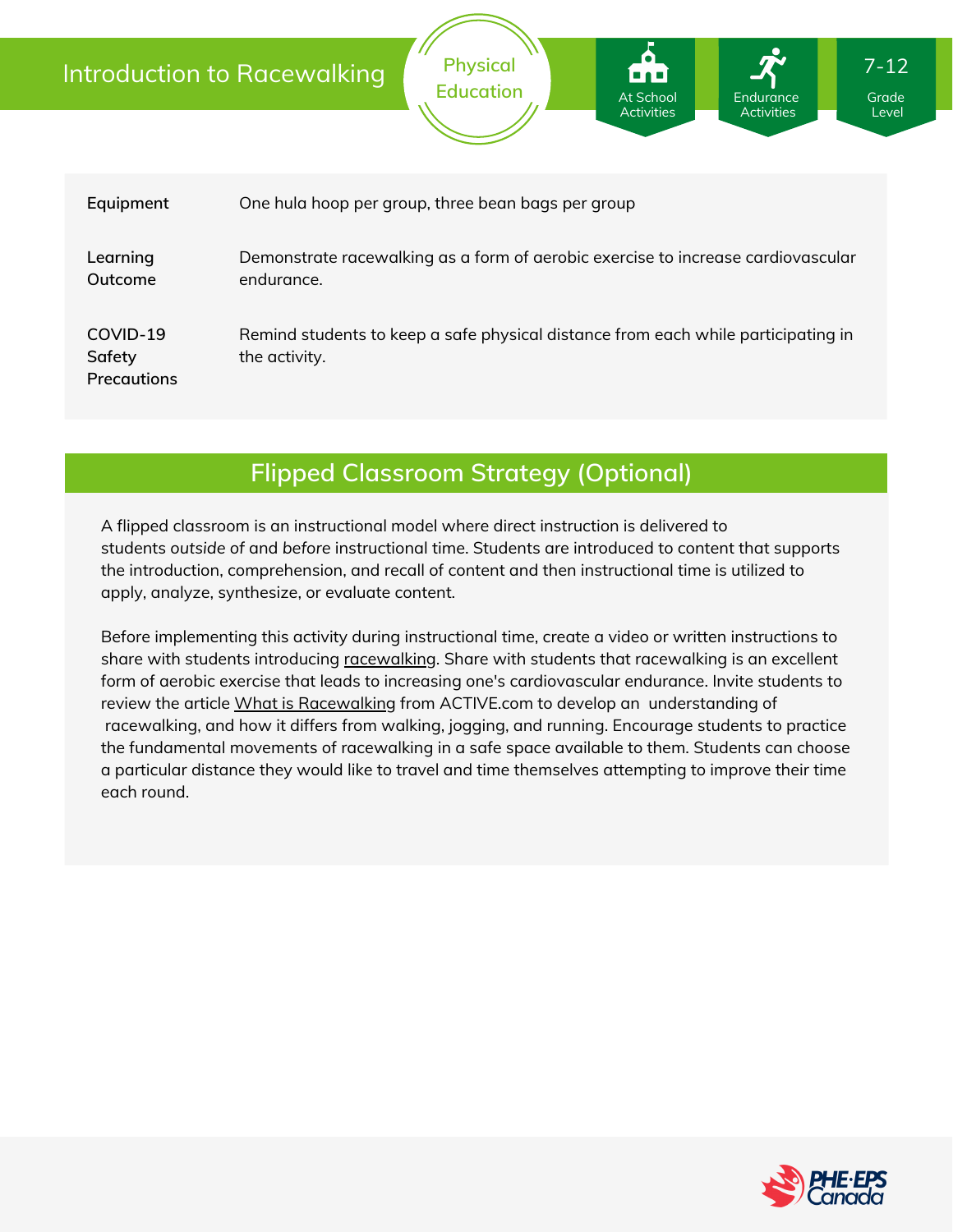

## **Activity Description**

If utilizing a flipped classroom approach, remind students to apply the techniques they learned or reviewed about racewalking in the video or document. If not utilizing a flipped classroom approach, introduce racewalking with students sharing that it is an excellent form of aerobic exercise that leads to increasing one's cardiovascular endurance. Demonstrate the fundamental movements of racewalking and ask students to practice. Be sure to provide feedback to students to ensure they are executing the fundamental movements safely.

Divide students into groups of 3 participants and provide each group with a hula hoop and three bean bags. Groups decide on a start line and then place their hula hoop at a realistic distance for them to racewalk. Each group member begins with a bean bag and on-at-a-time, they racewalk to the hula hoop and place their beanbag inside the hoop and racewalk back to the start line. After each group member has placed their bean bag in the hoop, they then each take turns racewalking back to the hoop to pick up their bean bag and transport it back to their start line. Once students feel confident with their racewalking technique they can race against other groups both traveling the same distance to place, and then collect, their beanbags from their hula hoop.

# **Physical Education Competencies Reflection Questions**



#### **MOVE**

**Develop psychomotor skills, tactics, and strategies that facilitate a variety of physical activities across diverse environments.**

# **THINK**

**Develop cognitive skills and strategies**

**for a variety of movement contexts that facilitate critical thinking, decision making, and problem solving.**

### **FEEL**

**Develop affective skills and strategies that facilitate healthy and safe relationships with themselves, with others, and with their environment.**

#### **ACT**

**Practice behaviour skills and strategies that facilitate movement competence and confidence.**



At School Activities

Endurance Activities

Reflection is important to support learning during physical education. Consider asking students the reflection questions below and discuss the answers together.

- *What did you like about racewalking? Dislike?*
- *Does racewalking feel any different from walking regularly? Or running?*



Level

7-12